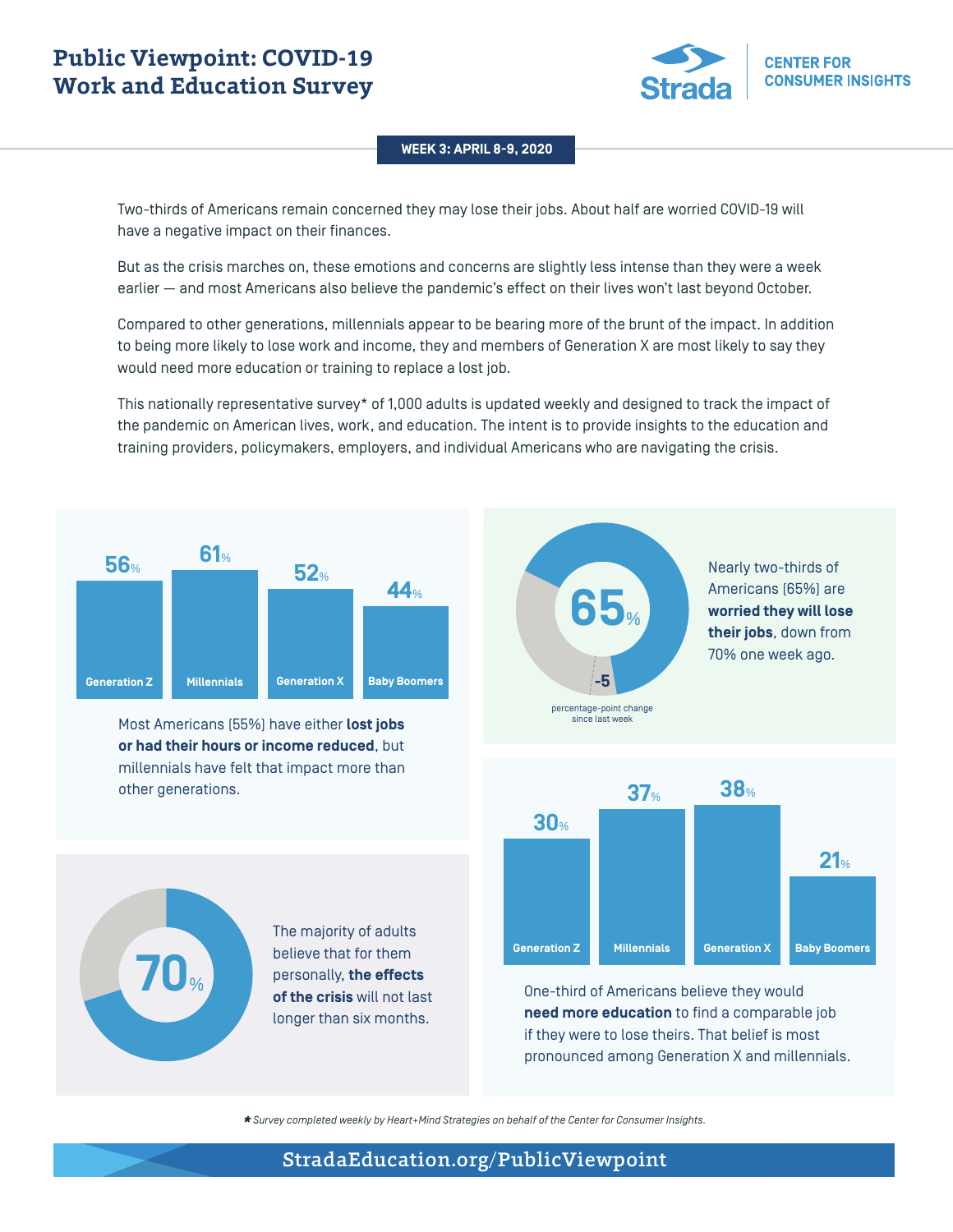

# **Strada Public Viewpoint: COVID-19 Work and Education Survey**

**Interview Dates**: April 8-9, 2020

**Audience**: National online survey of Americans ages 18 and above. Quotas based on the U.S. Census were used to ensure results that are nationally representative by age, gender, race/ethnicity and region. Sample size n=1,001. Where noted, data is aggregated across multiple weeks.

## 1. **Please select the words below that best describe the way you feel right now about the virus outbreak. Please select all that apply.**

| a. Concerned | 58% |
|--------------|-----|
| b. Cautious  | 51% |
| c. Worried   | 50% |
| d. Anxious   | 40% |
| e. Hopeful   | 32% |
| f. Scared    | 31% |
| g. Angry     | 22% |

#### 2. **What effect do you think the coronavirus outbreak will have on each of the following parts of your life?**

#### *Finances*

| a. Very negative effect     | 19% |
|-----------------------------|-----|
| b. Somewhat negative effect | 33% |
| c. No effect                | 27% |
| d. Somewhat positive effect | 11% |
| e. Very positive effect     | 10% |

#### *Job*

|                      | a. Very negative effect     | 20% |  |
|----------------------|-----------------------------|-----|--|
|                      | b. Somewhat negative effect | 27% |  |
| $\mathbf{C}$         | No effect                   | 28% |  |
|                      | d. Somewhat positive effect | 11% |  |
|                      | e. Very positive effect     | 14% |  |
|                      |                             |     |  |
| <b>Mental health</b> |                             |     |  |
|                      | a. Very negative effect     | 12% |  |
|                      | b. Somewhat negative effect | 29% |  |
|                      | No effect                   | 34% |  |

| d. Somewhat positive effect | 13% |
|-----------------------------|-----|
| e. Very positive effect     | 12% |